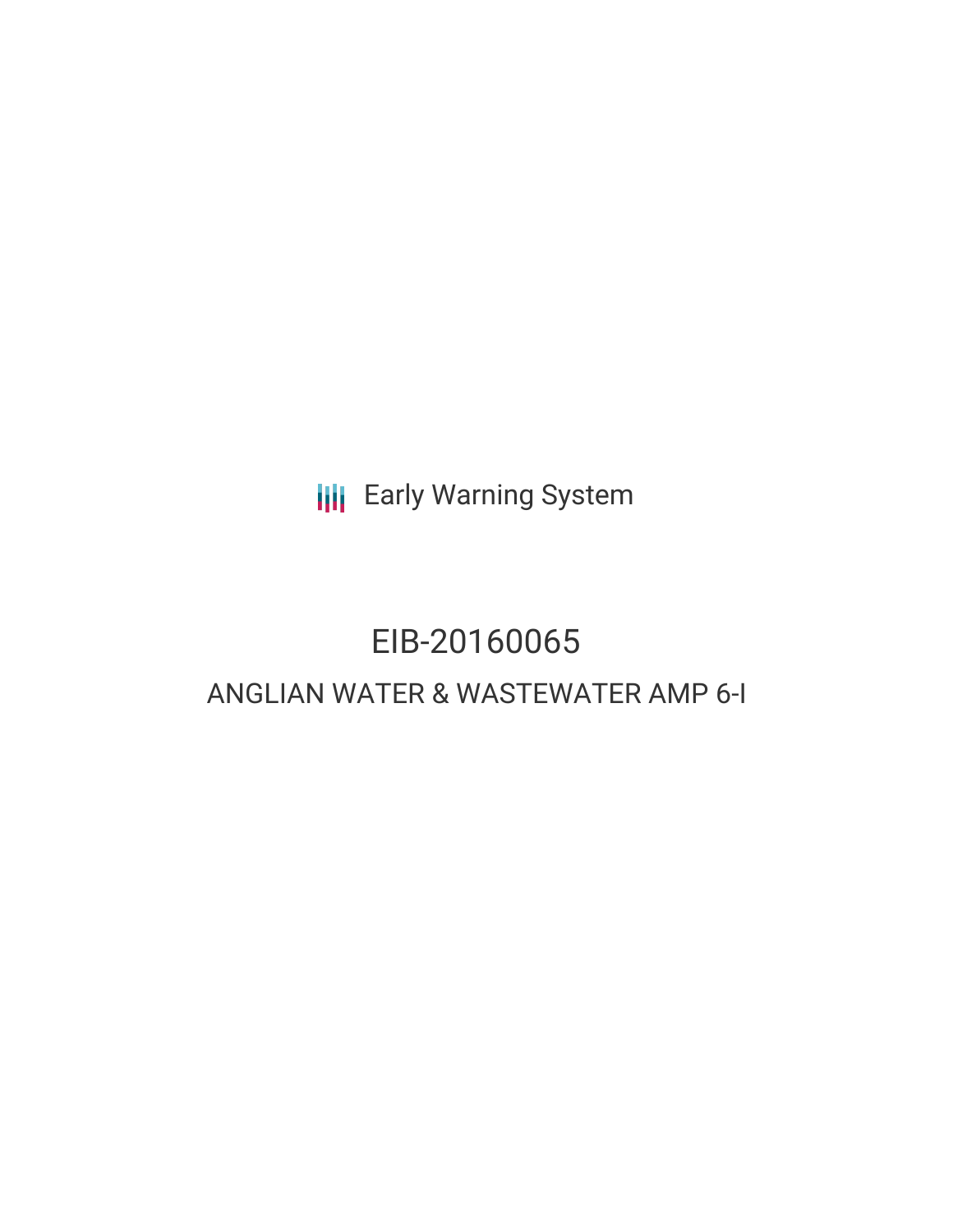

#### **Quick Facts**

| <b>Countries</b>               | United Kingdom                 |
|--------------------------------|--------------------------------|
| <b>Financial Institutions</b>  | European Investment Bank (EIB) |
| <b>Status</b>                  | Approved                       |
| <b>Bank Risk Rating</b>        | U                              |
| <b>Voting Date</b>             | 2016-07-07                     |
| <b>Borrower</b>                | ANGLIAN WATER SERVICES LTD     |
| <b>Sectors</b>                 | Water and Sanitation           |
| <b>Investment Amount (USD)</b> | \$573.77 million               |
| <b>Project Cost (USD)</b>      | \$1,474.92 million             |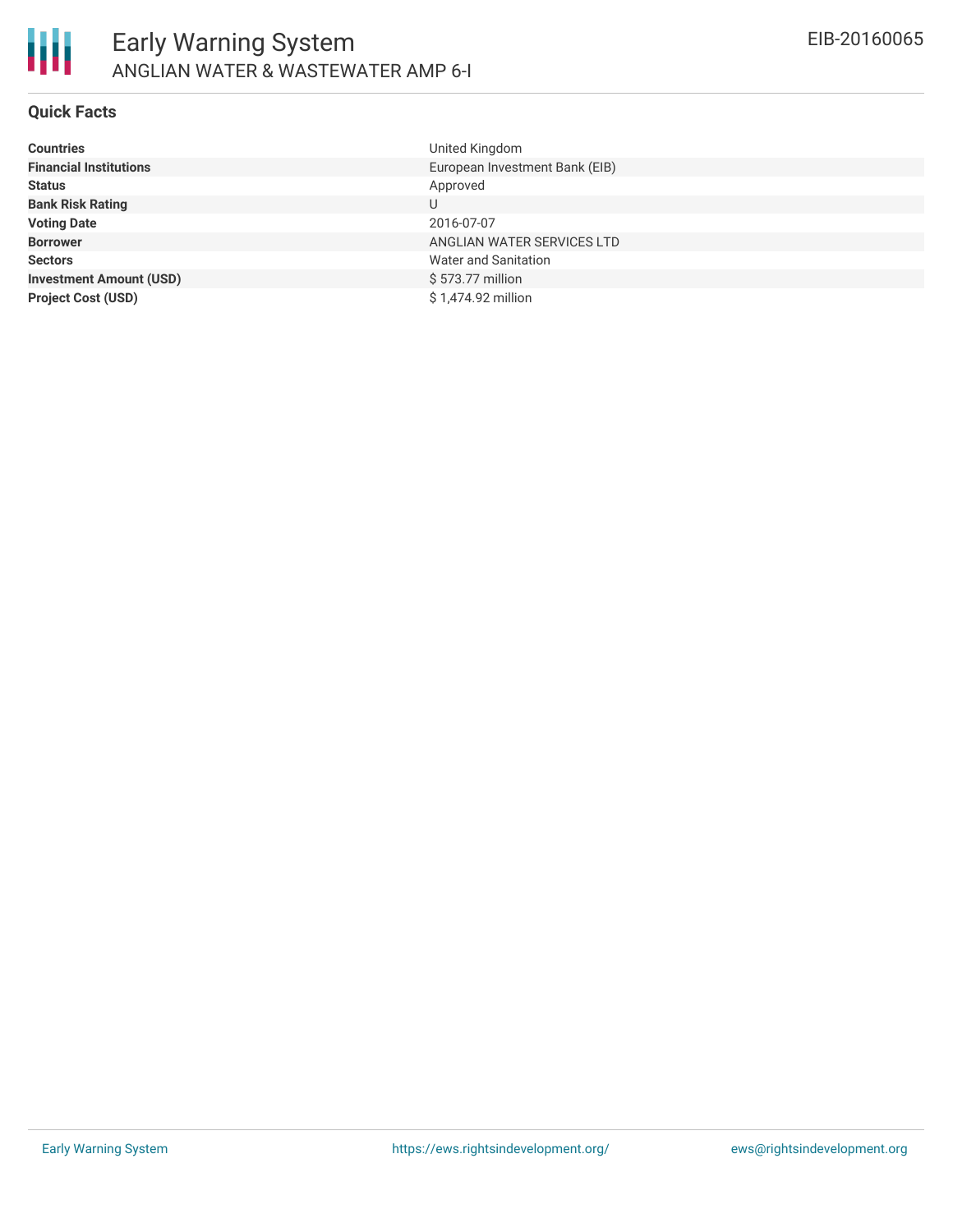

#### **Project Description**

This project will finance improvements to water supply and wastewater collection and treatment as part of the promoter's regulatory investment programme AMP 6 (Asset Management Plan 6). The AMP 6 programme was approved by the economic regulator OFWAT in 2014 in order to improve performance and to support continued compliance with the EU directives and stricter standards. The project is located in in East Anglia and the East Midlands areas in England.

Anglian Water provides 6.2 million people in East Anglia and the East Midlands with drinking water and sanitation services.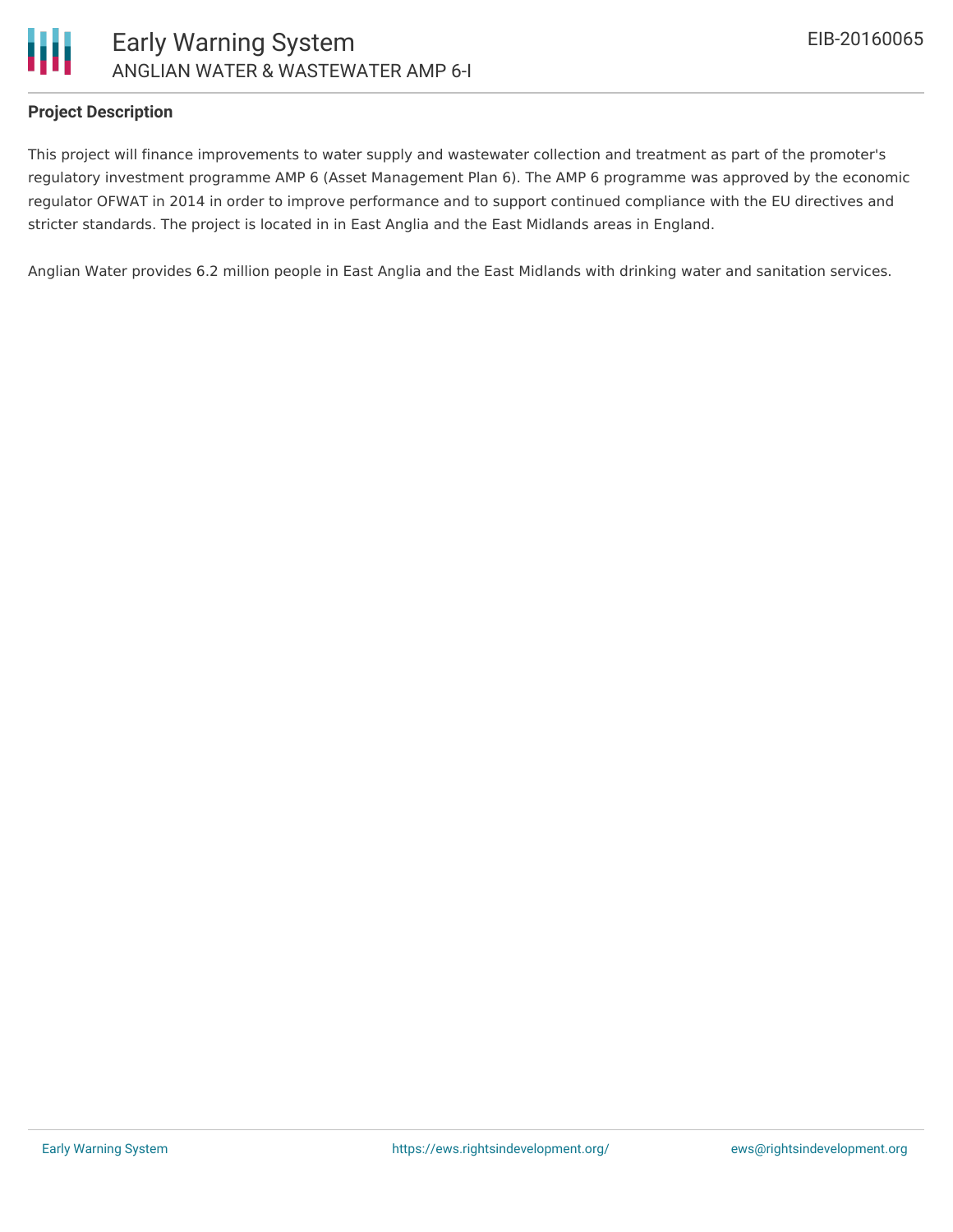

## **Investment Description**

European Investment Bank (EIB)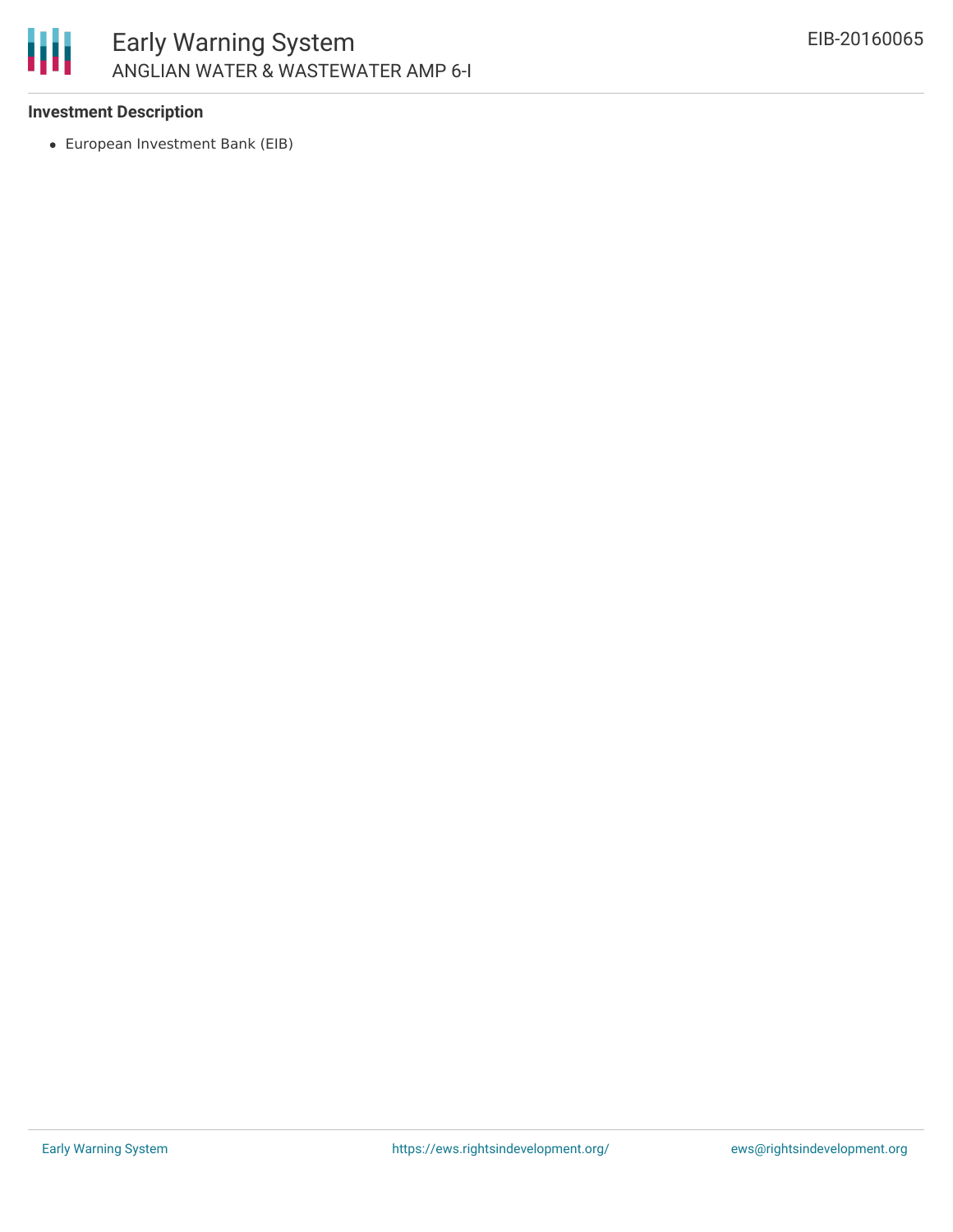## **Contact Information**

#### ACCOUNTABILITY MECHANISM OF EIB

The EIB Complaints Mechanism is designed to facilitate and handle complaints against the EIB by individuals, organizations or corporations affected by EIB activities. When exercising the right to lodge a complaint against the EIB, any member of the public has access to a two-tier procedure, one internal - the Complaints Mechanism Office - and one external - the European Ombudsman. A complaint can be lodged via a written communication addressed to the Secretary General of the EIB, via email to the dedicated email address complaints@eib.org, by completing the online complaint form available at the following address: http://www.eib.org/complaints/form, via fax or delivered directly to the EIB Complaints Mechanism Division, any EIB local representation office or any EIB staff. For further details, check: http://www.eib.org/attachments/strategies/complaints\_mechanism\_policy\_en.pdf

When dissatisfied with a complaint to the EIB Complaints Mechanism, citizens can then turn towards the European Ombudsman. A memorandum of Understanding has been signed between the EIB and the European Ombudsman establishes that citizens (even outside of the EU if the Ombudsman finds their complaint justified) can turn towards the Ombudsman on issues related to 'maladministration' by the EIB. Note that before going to the Ombudsman, an attempt must be made to resolve the case by contacting the EIB. In addition, the complaint must be made within two years of the date when the facts on which your complaint is based became known to you. You can write to the Ombudsman in any of the languages of the European Union. Additional details, including filing requirements and complaint forms, are available at: http://www.ombudsman.europa.eu/atyourservice/interactiveguide.faces